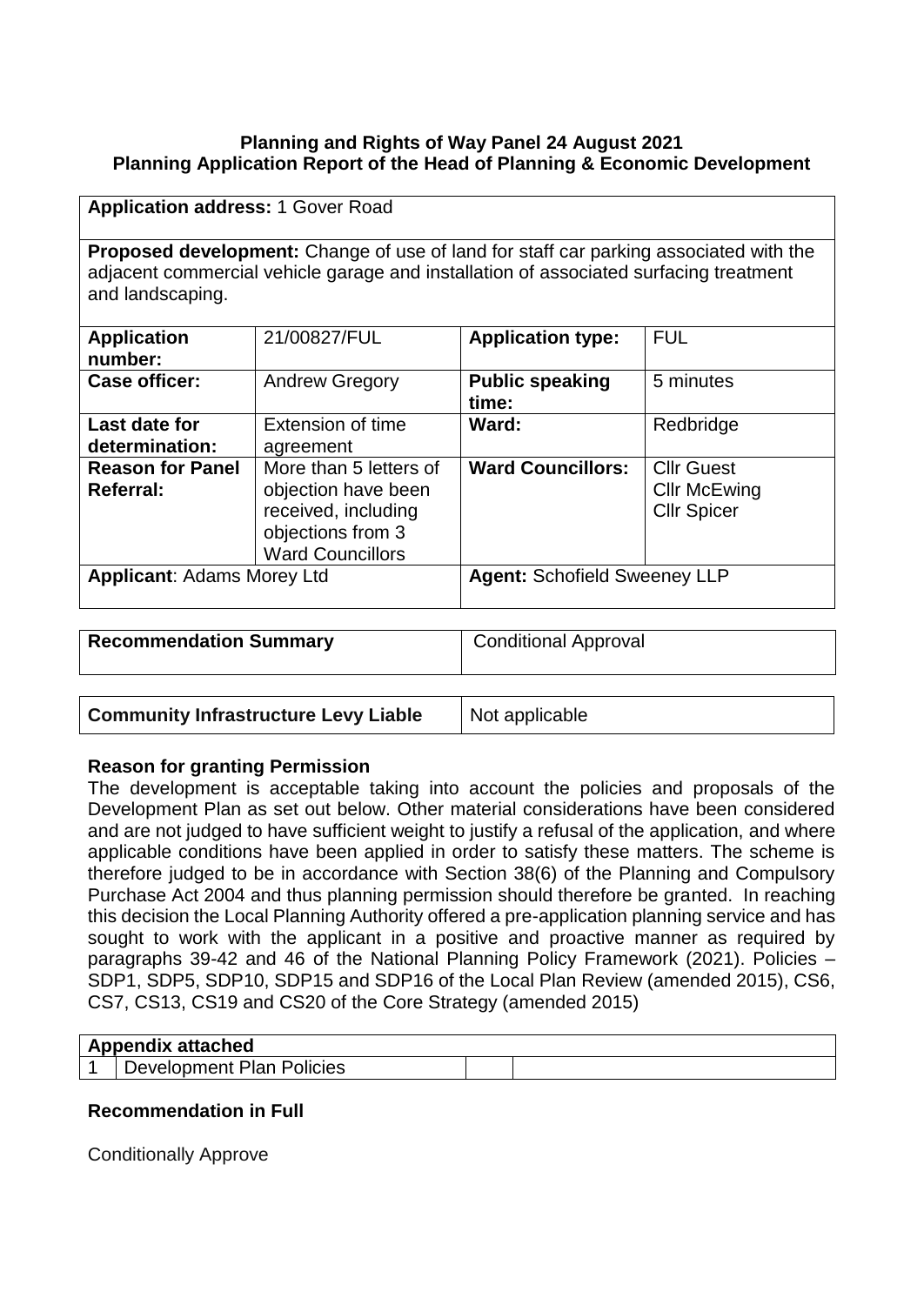# **1. The site and its context**

- 1.1 The application site comprises a cleared residential plot following the recent demolition of a vacant bungalow. The site is located at the southern end of Gover Road, situated adjacent to the Adams Morey commercial vehicle garage which bounds the site to the south and west.
- 1.2 The adjoining plot to the north at 3 Gover Road comprises a bungalow. Site access is taken from Gover Road over a highway verge which has recently been made good following damage arising from the recent demolition works. A street tree is located on the highway verge adjacent to the site access. Gover Road is predominantly residential in character comprising bungalows and two-storey housing. The site is located within close proximity to the Redbridge roundabout, which joins the M271 and A33 Redbridge flyover.

#### **2. Proposal**

- 2.1 The application seeks change of use of this cleared residential plot for staff car parking associated with the adjacent commercial vehicle garage. The submitted plans show the car park laid out to accommodate 12 spaces with 10 spaces parked adjacent to the southern boundary with the garage and 2 parallel parking spaces adjacent to the boundary with 3 Gover Road.
- 2.2 The proposals indicate that the car park surface will be permeable with a cellular confinement system with granular fill. The proposed site boundary treatment comprises 2m height fencing and hedgerow planting to the boundary with 3 Gover Road and 1m fencing and hedgerow along the front boundary to Gover Road with gated access. The existing driveway arrangement across the highway verge will remain unchanged.
- 2.3 The applicants have indicated that the proposed parking spaces will reduce staff parking on the street with insufficient existing staff parking provision within the adjacent garage site. A temporary arrangement is in place whereby some staff park at the nearby public house. A further 24 new staff are shortly to start working at the garage in addition to the 60 people currently employed. The car park is proposed to be in use between the hours of 8am-6pm Monday- Friday and the gates access can be closed outside of these hours.

### **3. Relevant Planning Policy**

- 3.1 The Development Plan for Southampton currently comprises the "saved" policies of the City of Southampton Local Plan Review (as amended 2015) and the City of Southampton Core Strategy (as amended 2015) and the City Centre Action Plan (adopted 2015). The most relevant policies to these proposals are set out at *Appendix 1*.
- 3.2 Sustainable Drainage Systems (SUDS) to reduce surface water run should be incorporated into all development in accordance with Core Strategy Policy CS20
- 3.3 The National Planning Policy Framework (NPPF) was revised in 2021. Paragraph 48 confirms that, where existing local policies are consistent with the NPPF, they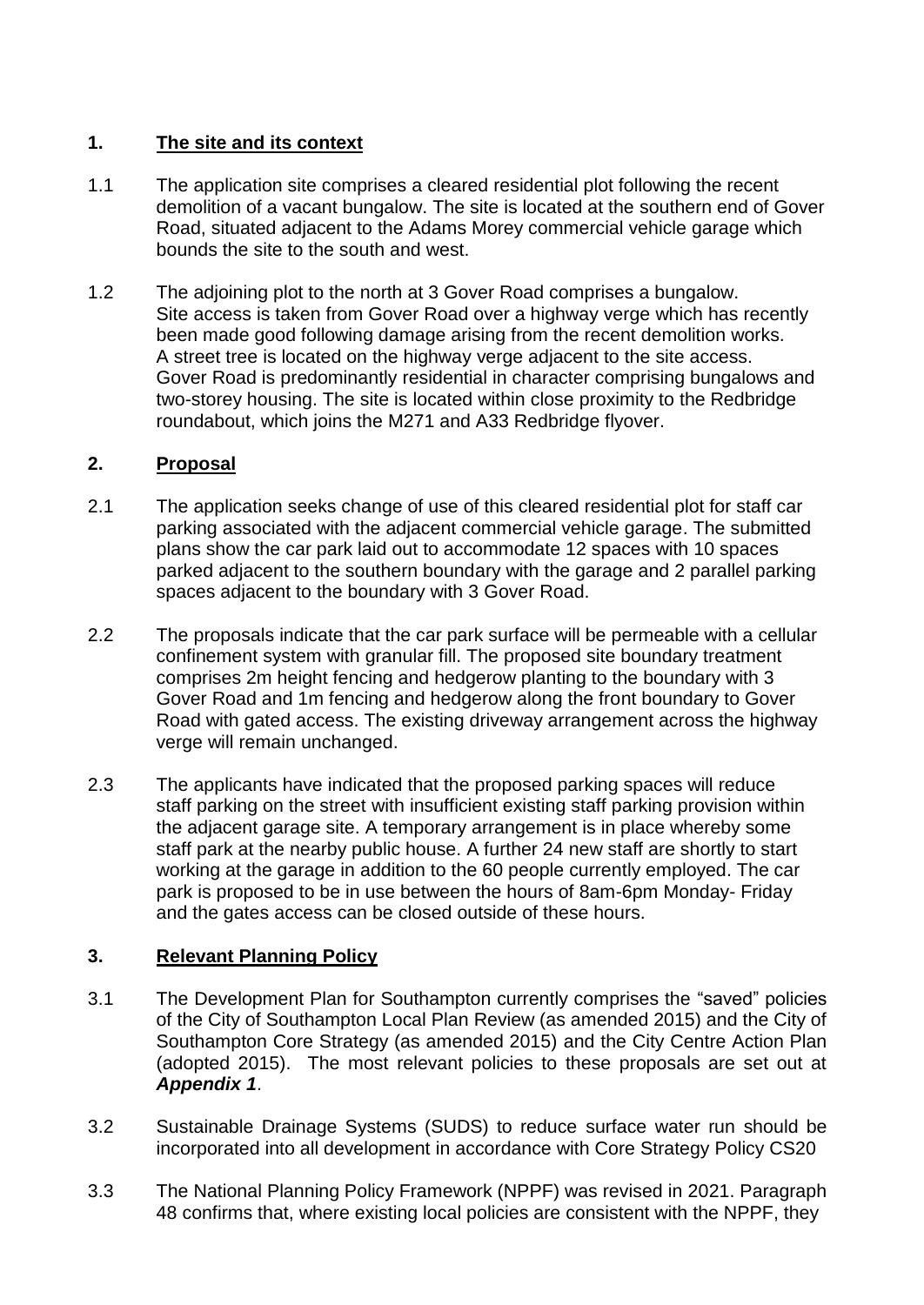can be afforded due weight in the decision-making process. The Council has reviewed the Development Plan to ensure that it is in compliance with the NPPF and are satisfied that the vast majority of policies accord with the aims of the NPPF and therefore retain their full material weight for decision making purposes, unless otherwise indicated.

3.4 The Adams Morey Commercial Vehicle Garage is safeguarded for light industrial use under policy REI 11 viii of the Local Plan Review. The application site is situated adjacent but on the outside of this allocation and does not have a sitespecific policy allocation.

### **4. Relevant Planning History**

- 4.1 There are a number of planning application relating to garage use on the Adams Morey site dating back to the 1950s.
- 4.2 Demolition prior approval (Ref 20/01731/DPA) for demolition of the bungalow at 1 Gover Road was granted on 27.01.2021. Please note that under the provisions of the Town and Country Planning General Permitted Development Order (2015), demolition of a dwelling house is permitted development. However, prior approval is required from the Local Authority in relation to the method of demolition and site restoration.

#### **5. Consultation Responses and Notification Representations**

5.1 Following the receipt of the planning application a publicity exercise in line with department procedures was undertaken which included notifying adjoining and nearby landowners and erecting a site notice (25.06.2021). At the time of writing the report 17 objections have been received, plus 3 objections from each of the Local Ward Councillors. The following is a summary of the points raised:

#### 5.1.2 *It is not appropriate to be building a car park in a residential area.*

*Officer Response – The site is situated between a residential area to the north and the Adams Morey garage to the south. The National Planning Policy Framework requires the three economic, social and environmental objectives of sustainable development to be balanced. In this instance, the provision of additional land for staff parking will support the viability of Adams Morey allowing expansion and to remain on this existing site within Southampton. Evidence in the form of an acoustic report, has been provided to demonstrate that the car park will not adversely harm the amenities of neighbours. Furthermore, appropriate boundary treatments can be installed to respond to the street scene.*

#### 5.1.3 **The application states there are no trees on the plot or adjacent.**

*Officer Response – 1 Gover Road is a cleared site and contains no trees. The adjacent trees to the west are on land within the control of the applicant, Adams Morey. None of the trees within adjacent plots are subject to a Tree Preservation. The landowner of 1 Gover Road has a common law right to cut back any overhanging branches from a neighbouring site. The installation of the proposed geoweb system will not involve significant excavation and will not adversely harm neighbouring trees.*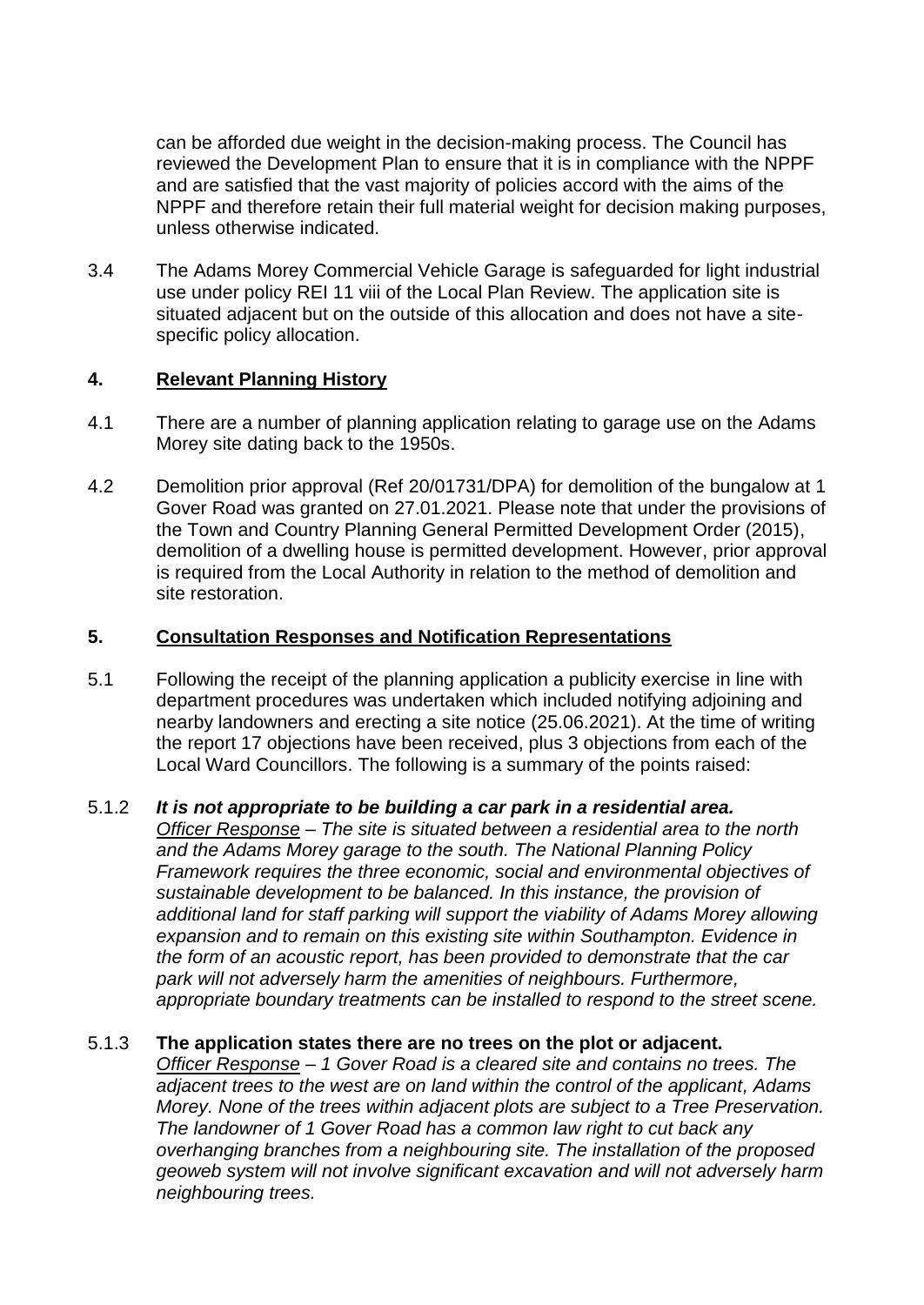#### 5.1.4 **There are no plans for drainage**

*Officer Response - The proposal comprises cellular confinement system with granular fill which is a permeable surface and will not lead to surface water runoff. The compacted hard core currently in situ is not considered significantly greater than the height of the neighbouring bungalow ground level and the hard core has been set away from the boundary with 3 Gover Road.*

5.1.5 **The proposed 2m height boundary fence is not sufficient, it needs to be of brick or block structure to suppress the noise impact through to the neighbouring property. Also, there is no statement of hours of use. This needs to be set for office hours only, and it needs to be gated and secure outside of these hours to stop the ability for others to use it and possibly gain very easy access to the property next door.**

*Officer Response - The application is supported by evidence in the form of a noise report which demonstrates that the car park, with the provision of a 2m boundary fence, would not lead to harmful noise nuisance having regard to existing background noise levels in this area. The findings of the noise report are accepted by the Council's Environmental Health Team. The car park is to be gated and a planning condition is recommended to ensure the gates are locked between the hours of 6pm-8am*

5.1.6 **It is unclear what vehicles are to be parked on the site, there is no precedent present in the plans. Adams Morey business as a truck dealer is known to all, what's to stop them parking HGV tractor units on the site or large vans?**

*Officer Response - A planning condition is recommended to ensure this area is used for staff car parking only and shall not be used for HGV parking or repairs, in the interests of the amenities of neighbouring occupiers.*

5.1.7 **Out of keeping with residential area, and the extra movement of vehicles will have a detrimental effect on the area and more importantly on the value of the adjacent property and the occupants of that property's quality of life as it backs onto their garden.**

*Officer Response - This is a modest sized staff car park and the traffic movements associated with these 12 spaces will have a negligible impact in terms of noise and disturbance having regard to existing background noise levels in this area, as demonstrated in the submitted acoustic report. The proposed 2m height fence and hedge planting will screen the car park from the neighbour and will offer noise mitigation. In addition, the control over the hours of use will ensure activity only between working hours during the week. There is likely to be grouped car movements at the start and end of the working day but there is unlikely to be frequent in/out vehicle movement throughout the day. Impact on property value is not a material planning consideration.* 

#### 5.1.8 **Adams Morey already have a very large site and another new one in Nursling with more than ample space to park cars.**

*Officer Response – It is understood the off-site car park in Nursling is a temporary solution. The proposed staff car park is seen as a permanent solution by Adams Morey.*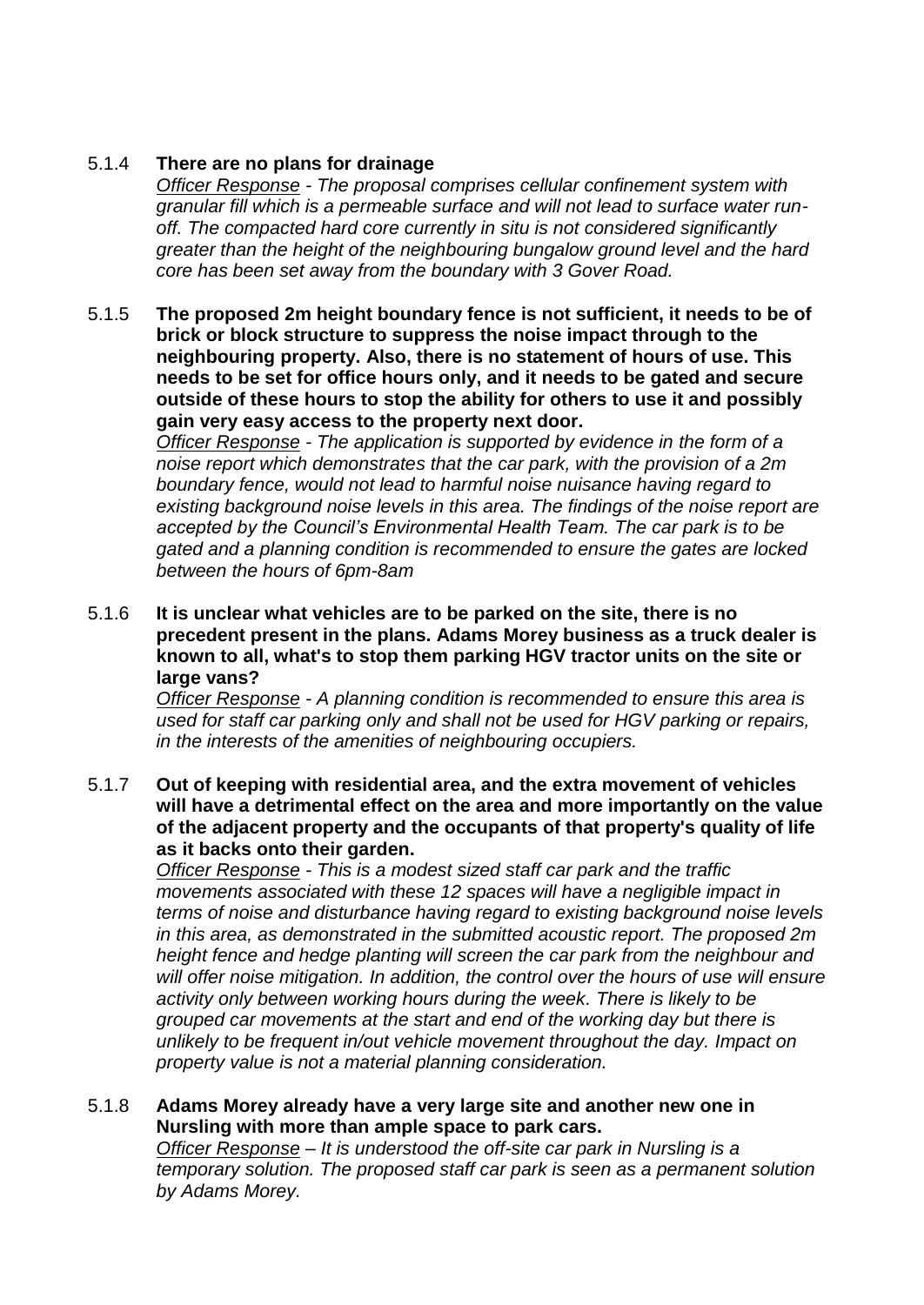5.1.9 **The public footpath along Gover Road (in front of 1 Gover) to the Bus Stop at Redbridge and the walkway to Totton is the main access for many elderly residents and dog walkers of Old Redbridge. The application states that between 9-10 am and 5-6pm Mon to Friday the footpath will be used by "Most" staff entering/leaving the proposed new car park. This will create direct conflict between pedestrians and car park users especially as they state "the car park will be operational Monday to Friday only from 08:00 to 18:00 hrs"**

*Officer Response – No objection has been raised by Highways Development Management. A condition is recommended to ensure that vehicles do not reverse out of the access and on this basis, there would be no adverse safety impact on pedestrians*

5.1.10 **The ground level has already been raised by the company who demolished the bungalow at 1 Gover Road. The proposed layout enables people to look directly into the side windows at 3 Gover Road.**

*Officer Response – There is a now a modest level difference between the current site level and the ground level of 3 Gover Road. The proposed 2m height boundary fence shall be installed at the higher ground level of the application site to ensure there is no overlooking/loss of privacy.*

5.1.11 **1 Gover Road should never have been demolished, it was left to go to ruin by Adams Morey as part of their "expansion masterplan". Adams Morey chose to allow a perfectly good bungalow to fall into disrepair so they could build a car park.**

*Officer Response – The previous bungalow was not safeguarded from demolition because the bungalow was not listed and therefore had no statutory protection. As such could be demolished under permitted development rights.*

5.1.12 **Adams Morey want to remove the existing trees to the west of the site, these are established trees which help to dilute air & noise pollution from the Adams Morey site and Redbridge Roundabout.**

*Officer Response – Trees on Adams Morey land to the west of this application site do not form part of this planning application and are therefore not under consideration.*

5.1.13 **Adams Morey appear to have enough space on their existing footprint to provide staff car parking at the rear of their property, next to the Causeway, away from residential property, they should be considerate neighbours and rearrange their layout.** 

*Officer Response –Adams Morey are proposing this permanent staff parking solution to replace the existing temporary off-site solution. Formation of staff parking within their existing garage site may compromise their operation given the space needed for HGV parking and repairs.*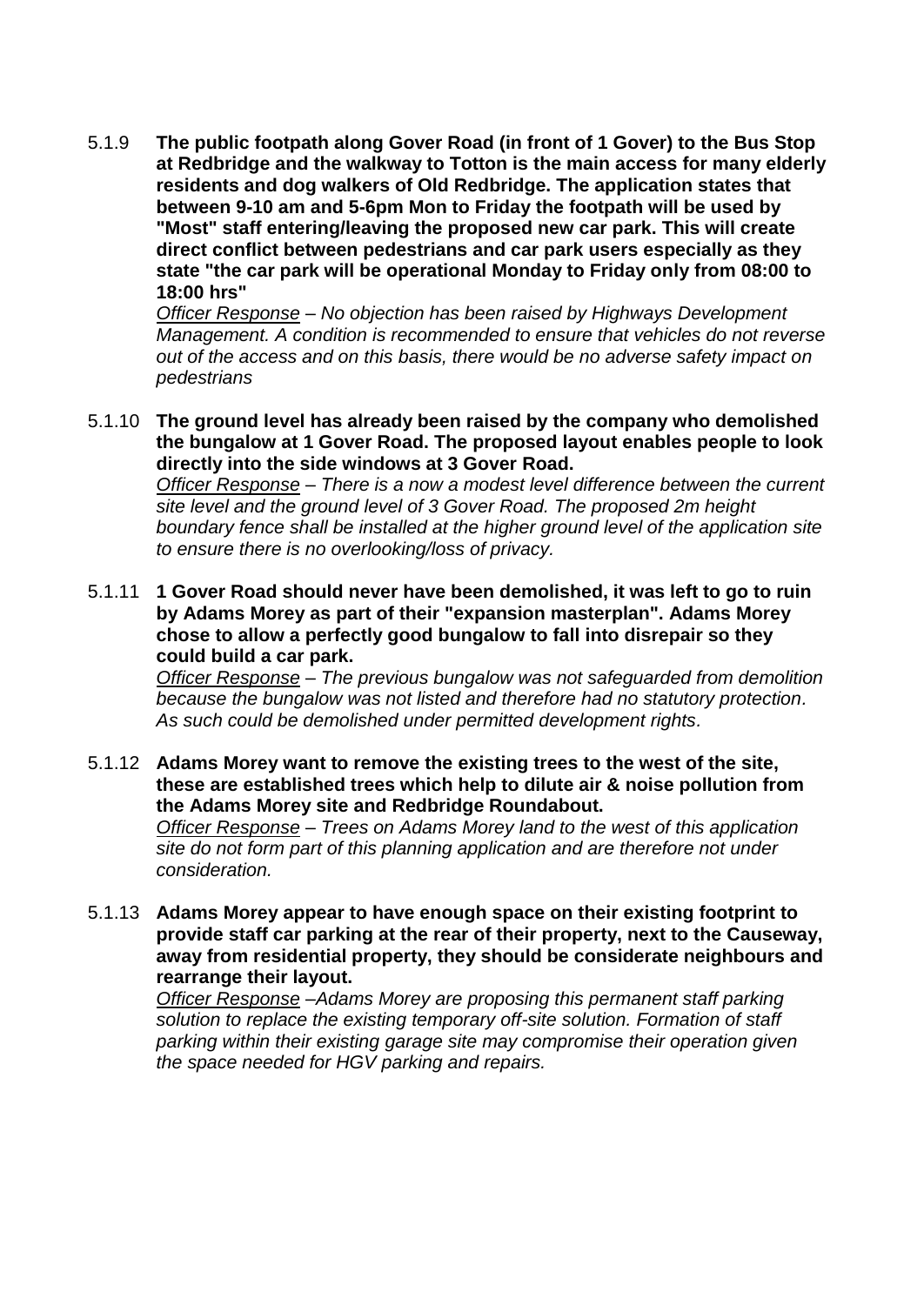#### 5.1.14 **This proposed car park, which will create air & noise pollution in a row of residential bungalows, is not in keeping with the area and should not be allowed.**

*Officer Response - The proposed modest staff car park will have a negligible air quality impact and no objection has been raised by the Council's Air Quality Team. A condition is recommended to secure the offer from Adams Morey to provide an electric vehicle charging point within their site for staff use.*

5.1.15 **The Noise report was conducted early morning to midday and the consultant, working for Adams Morey, states "noise from car parking including door slams are unlikely to be discernible within the garden of the neighbouring properties". This is so wrong, the fact that he states "door slams" shows they expect this to be a regular occurrence, even if it is "only" between 9-10 am and 5-6pm Mon to Friday, this will severely affect the occupier of 3 Gover Road.**

*Officer Response – The Council's Environmental Health Team support the approach and findings of the acoustic report and are satisfied there will not be an adverse noise impact on neighbouring occupiers.*

### 5.2 **Consultation Responses**

#### 5.3 **SCC Highways** – No objection

The planning application can be supported subject to the following conditions:

1) Car Park Layout and Turning Space. All car parking spaces to be fully marked out (minimum size of 2.4mx5m) and should have at least 6m aisle width to allow for on site turning. The turning space will thereafter need to be kept clear at all times.

2) Car Park Management Plan. The proposed car park should be only used as staff parking and for domestic sized vehicles only. No HGV's are permitted to access the car park (for clarity purposes, no vehicles over 3.5tonnes)

3) Front Boundary Treatment. The front boundary treatment should be maintained to a maximum height of 1m to ensure visibility for any vehicles about to enter or leave the site.

N.B to secure the 6m aisle width, the number of car parking spaces within the car park will reduce by 2 spaces (see condition 4).

#### 5.4 **SCC Environmental Health** – No objection

The Environmental Health Team concur with the findings of the acoustic report and as such we have no objections to the proposed development.

#### 5.5 **SCC Air Quality –** No objection

The Council's Air Quality Officer recognise that the development involves the construction of 12 parking spaces only and supports the applicants offer of 1 electric vehicle charging point within the Adams Morey site and this can be secured by condition.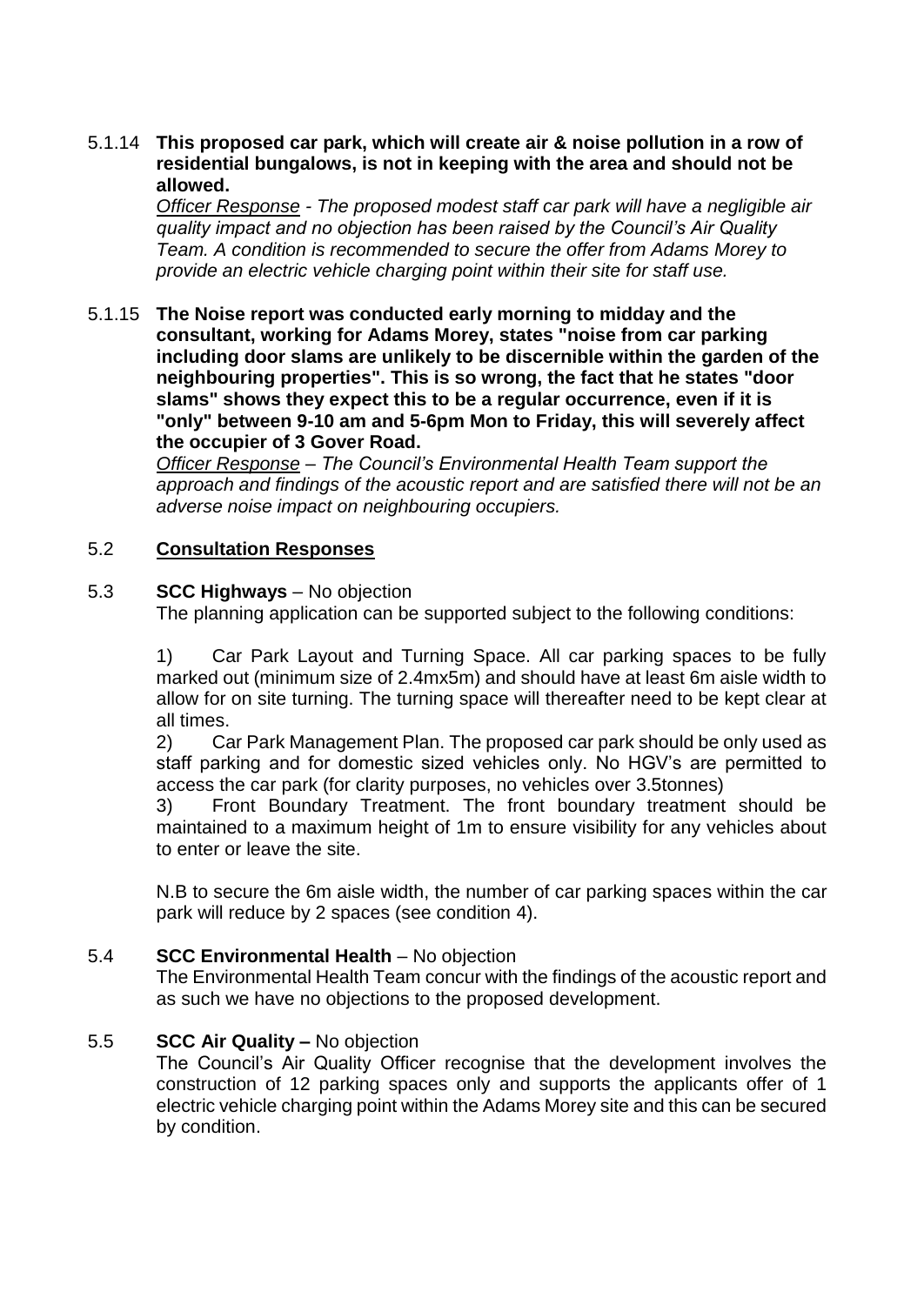## **6. Planning Consideration Key Issues**

- 6.1 The key issues for consideration in the determination of this planning application are:
	- The principle of development;
	- Impact on the appearance of the area;
	- Residential amenity;
	- Highways;
	- Drainage and;
	- Air Quality and the Green Charter.

#### 6.2 Principle of Development

- 6.2.1 The application site does not have a site-specific policy allocation but bounds the Adams Morey garage which has an employment allocation under policy REI 11 viii of the Local Plan Review. The demolition of the former bungalow was carried out under permitted development rights, with the method of demolition and site restoration agreed with the Local Planning Authority under prior approval (application ref 20/01731/DPA). As such, since the house no longer exists, policies H6 of the Local Plan and CS16 of the Core Strategy which require the retention of dwellings and family homes, do not apply to this application.
- 6.2.2 The Council currently has a 5-year housing land supply and therefore conversion of this single residential plot into car parking would not significantly impact on the city's short-term housing land supply. Furthermore, the application site sits between the Adams Morey garage site and the residential street of Gover Road. The incorporation of this plot with the Adams Morey site would align with the existing northern boundary of the garage. The provision of additional land to provide staff parking would support the viability of this existing employment use within Southampton, which currently employs 60 members of staff and is looking at taking on an additional 24 members of staff. In addition to this, the application also has the benefits of reducing the likelihood of overspill car parking onto surrounding streets. When considered in the planning balance, the loss of a residential plot is, therefore, considered to be acceptable and the use of the site for commercial car parking is acceptable.

#### 6.3 Impact on the appearance of the area

The car park would be set back from the road frontage and would not be harmful in the street scene having regard to the depth of the highway verge, existing street tree and the proposed boundary treatment. The properties in Gover Road are enclosed by a mix of dwarf wall, fencing and hedgerow. As such, the proposed means of site enclosure of hedgerow and 1m height fencing would be in keeping with the existing street scene. As such, the proposal would not be harmful to the character and appearance of the area.

#### 6.4 Impact on the residential amenities of neighbouring occupiers

The noise impacts from a staff car park would be different to those associated with residential use. The car park has been laid out to show 12 spaces but this is likely to be reduced to 10 spaces to meet the vehicle manoeuvring requirements of the Council's Highways Team. The car park would be in usage between the hours of 8am-6pm and this can be controlled by planning condition with the use of lockable gates to prevent access outside of these hours.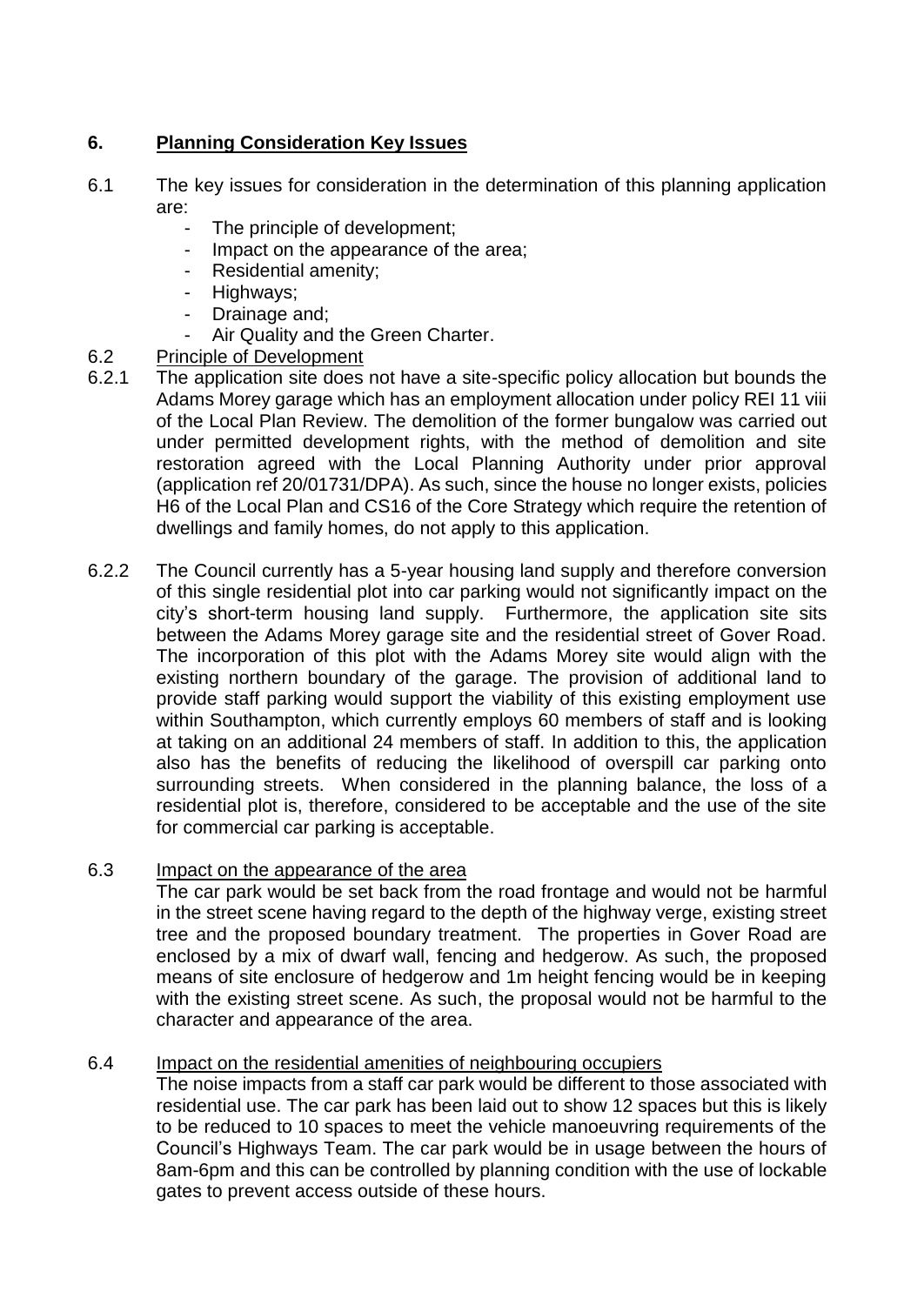6.4.1 The majority of trips into the site would be at the beginning of the day 8am-9am and the majority of trips out of the site would be during the hours of 5pm-6pm. The application is supported by a noise assessment which indicates that noise associated with vehicles using the car parking area would only be 2db greater than the background noise level from road traffic and employment uses in this area.

#### 6.4.2

The submitted noise report follows the basic principles of British Standard 4142:2014 'Method for rating and assessing industrial and commercial sound' and concludes:

*"An impact of 2 dB would not be noticeable in the context of the area where the ambient noise levels are relatively high and vary due to high volume of road traffic and various other sources of impact noise.*

*In terms of peak noise levels, the measurement in the garden shows many peaks of high noise levels outside the period when cars were manoeuvred in the new car park. These could be caused by existing sources as mention above. Therefore, noise from car parking including door slams is unlikely to be discernible within the garden of the neighbouring properties. A 2m high timber fence is proposed along the boundary to dwelling at No. 3 Gover Road and this will provide screening and mitigate further the noise in the garden from impacts within the new car park."*

6.4.3 The findings of the acoustic report have been agreed by the Council's Environmental Health Team and therefore the proposal is not considered to have a demonstrably harmful noise impact. A planning condition is recommended to install the proposed boundary fence is installed prior to commencement of use of the car park. The 2m height fence shall be installed at the height of the car park level to ensure there is not harmful overlooking or loss of privacy to the occupiers of 3 Gover Road. As such, the proposal will not adversely harm the residential amenities of neighbouring occupiers.

#### 6.5 **Highways**

The Council's Highways Team have raised no objection to the proposal. The provision of additional on-site car parking to replace the existing off-site temporary solution and will assist in limiting any overspill parking into surrounding streets. The proposed car park is modest in size accommodating approximately 10 spaces. The trips associated with 10 spaces will have a negligible impact on the highway network. Subject to conditions to secure adequate manoeuvrability to allow cars to exit the site in a forward gear and the front boundary treatment restricted to 1m in height, then the proposal is considered to have no adverse highway safety impacts.

#### 6.6 Drainage

The proposed car park surface will comprise a cellular confinement system with granular fill. This type of surface is porous and will guard against surface water run-off. As such, the proposal will not lead to surface water runoff into the neighbouring garden or onto the highway

#### 6.7 Air Quality and the Green Charter

6.7.1 The Core Strategy Strategic Objective S18 seeks to ensure that air quality in the city is improved and Policy CS18 supports environmentally sustainable transport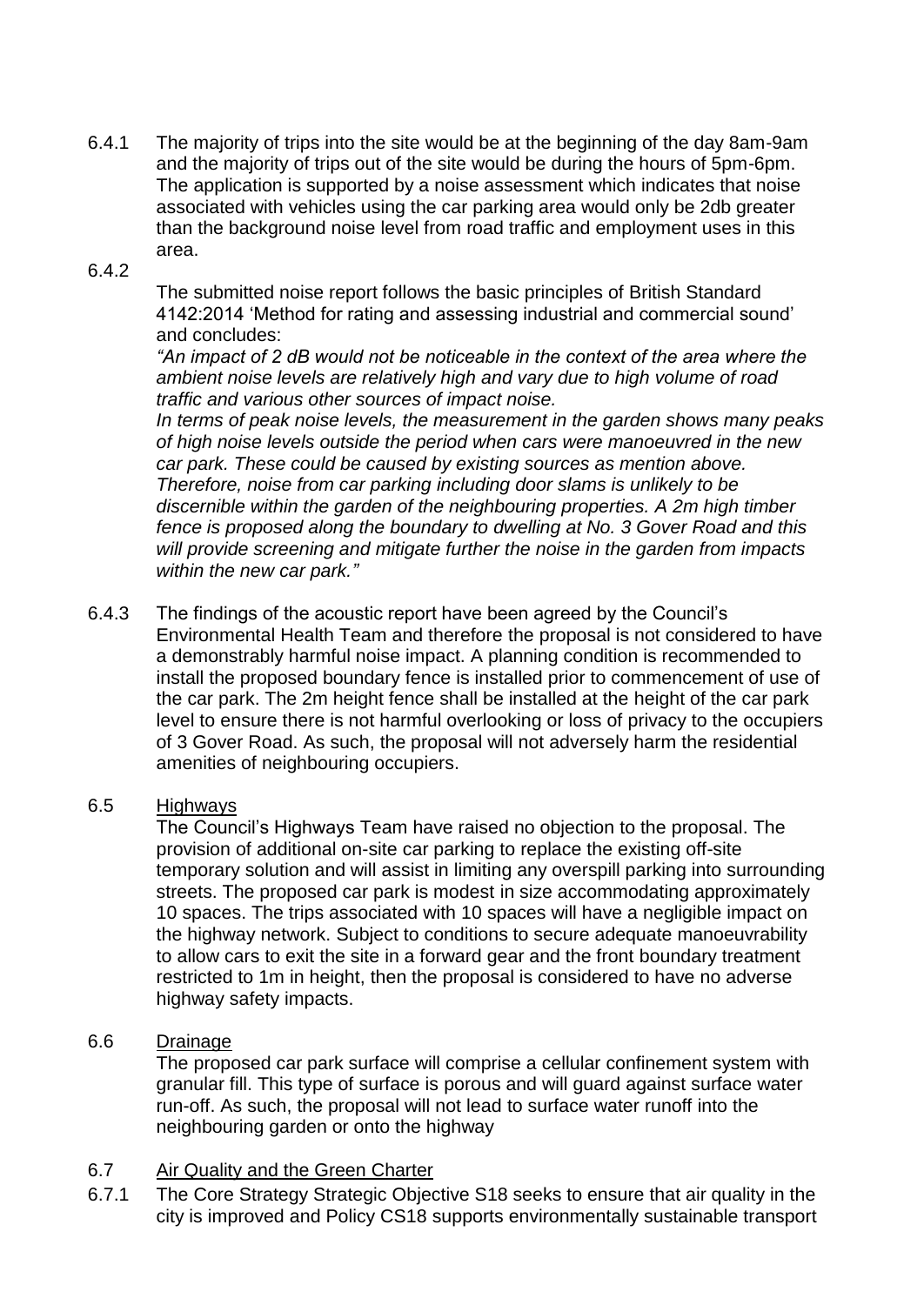to enhance air quality, requiring new developments to consider impact on air quality through the promotion of sustainable modes of travel. Policy SDP15 of the Local Plan sets out that planning permission will be refused where the effect of the proposal would contribute significantly to the exceedance of the National Air Quality Strategy Standards.

- 6.7.2 There are 10 Air Quality Management Areas in the city which all exceed the nitrogen dioxide annual mean air quality standard. In 2015, Defra identified Southampton as needing to deliver compliance with EU Ambient Air Quality Directive levels for nitrogen dioxide by 2020, when the country as a whole must comply with the Directive.
- 6.7.3 The Council has also recently established its approach to deliver compliance with the EU limit and adopted a Green City Charter to improve air quality and drive up environmental standards within the city. The Charter includes a goal of reducing emissions to satisfy World Health Organisation air quality guideline values by ensuring that, by 2025, the city achieves nitrogen dioxide levels of 25µg/m3. The Green Charter requires environmental impacts to be given due consideration in decision making and, where possible, deliver benefits. The priorities of the Charter are to:
	- Reduce pollution and waste;
	- Minimise the impact of climate change
	- Reduce health inequalities and;
	- Create a more sustainable approach to economic growth.
- 6.7.4 The application has addressed the Green Charter and the air quality impact of the development by providing one electric vehicle charging point which can be secured by condition.

#### **7. Summary**

7.1 The previous bungalow on the site was demolished under permitted development rights and the plot is not safeguarded for housing. The proposed car park is modest in size and will support an existing employment use. Evidence in the form of an acoustic report has been provided to demonstrate the car park would have no adverse noise impact and the proposed means of site enclosure will further mitigate against noise impact and will guard against loss of privacy. Furthermore, the proposed frontage boundary treatment is appropriate for the Gover Road and will incorporate a secure gated access to prevent usage and anti-social behaviour out of hours. The proposal is also acceptable in terms of highways, drainage and air quality impacts

#### **8. Conclusion**

8.1 Subject to the imposition of the suggested conditions attached to this report, the proposal would be acceptable. The application is therefore recommended for approval.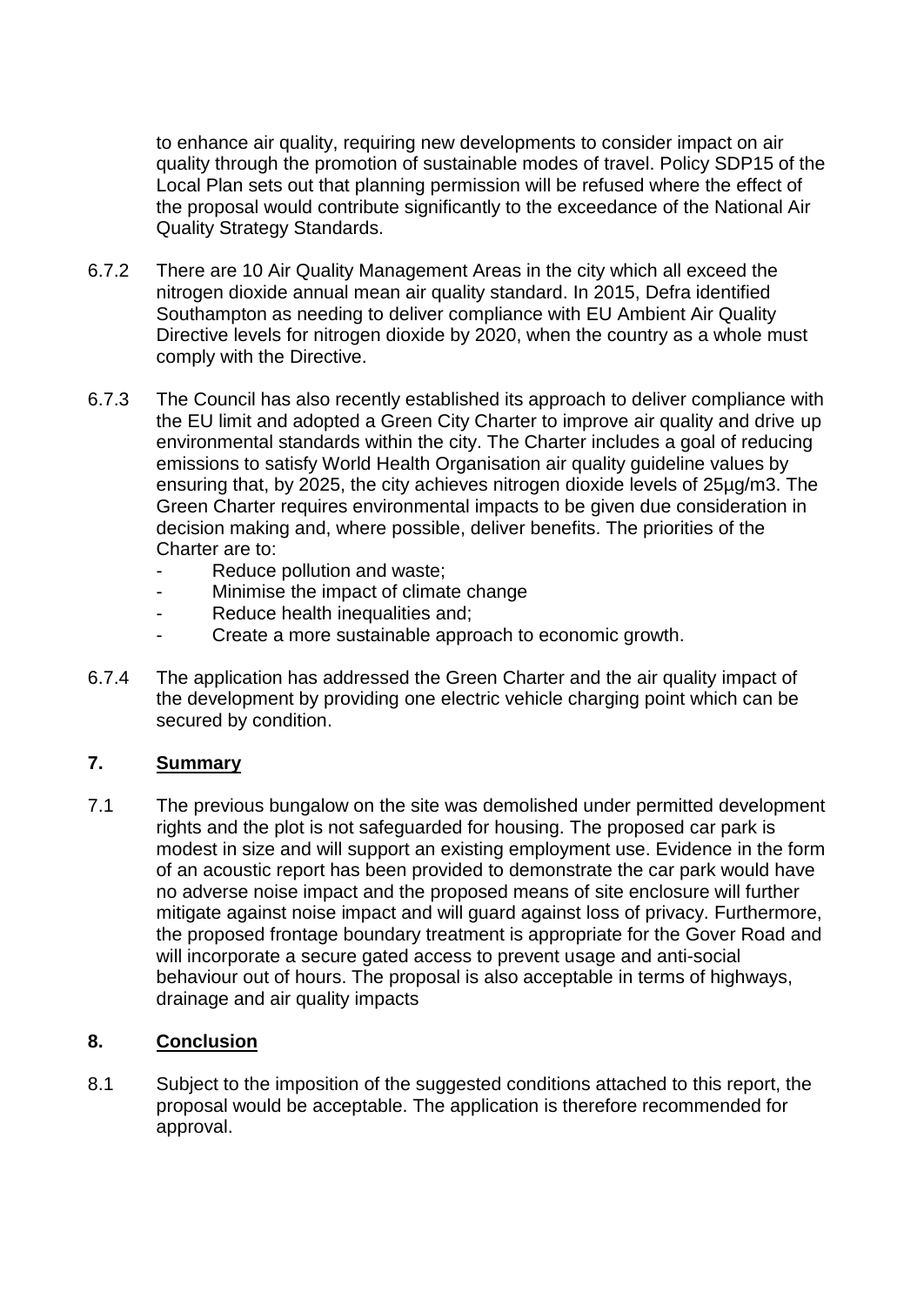### **Local Government (Access to Information) Act 1985 Documents used in the preparation of this report Background Papers** 1. (a) (b) (c) (d) 2. (b) (c) (d) (e) (f) (g) 4.(f) (g) (vv) 6. (a) (b) 7. (a)

### **AG for 24/08/2021 PROW Panel**

### **PLANNING CONDITIONS**

01. Full Permission Timing Condition (Performance)

The development hereby permitted shall begin no later than three years from the date on which this planning permission was granted.

Reason: To comply with Section 91 of the Town and Country Planning Act 1990 (as amended).

02. Approved Plans

The development hereby permitted shall be carried out in accordance with the approved plans listed in the schedule attached below, unless otherwise agreed in writing with the Local Planning Authority.

Reason: For the avoidance of doubt and in the interests of proper planning.

03. Landscaping & means of enclosure (Pre-Commencement)

Notwithstanding the submitted details, before the commencement of any site works a detailed landscaping scheme and implementation timetable shall be submitted to and approved by the Local Planning Authority in writing, which includes:

ii. Native hedgerow planting plans; written specifications; schedules of plants, noting species, plant sizes and proposed numbers/planting densities where appropriate;

- iv. details of any proposed boundary fencing and;
- v. a landscape management scheme.

The approved hard and soft landscaping scheme (including parking) for the whole site shall be carried out prior to occupation of the building or during the first planting season following the full completion of building works, whichever is sooner. The approved scheme implemented shall be maintained for a minimum period of 5 years following its complete provision.

If any of the native hedgerow dies, fails to establish, is removed or become damaged or diseased, within a period of 5 years from the date of planting shall be replaced by the Developer in the next planting season with others of a similar size and species unless the Local Planning Authority gives written consent to any variation. The Developer shall be responsible for any replacements for a period of 5 years from the date of planting.

The front boundary fence, gated access and hedgerow shall be maintained to a maximum height of 1m from ground level. The side boundary fence to 3 Gover Road shall be a maximum of 2m in height measured from the ground level of the car park hereby approved.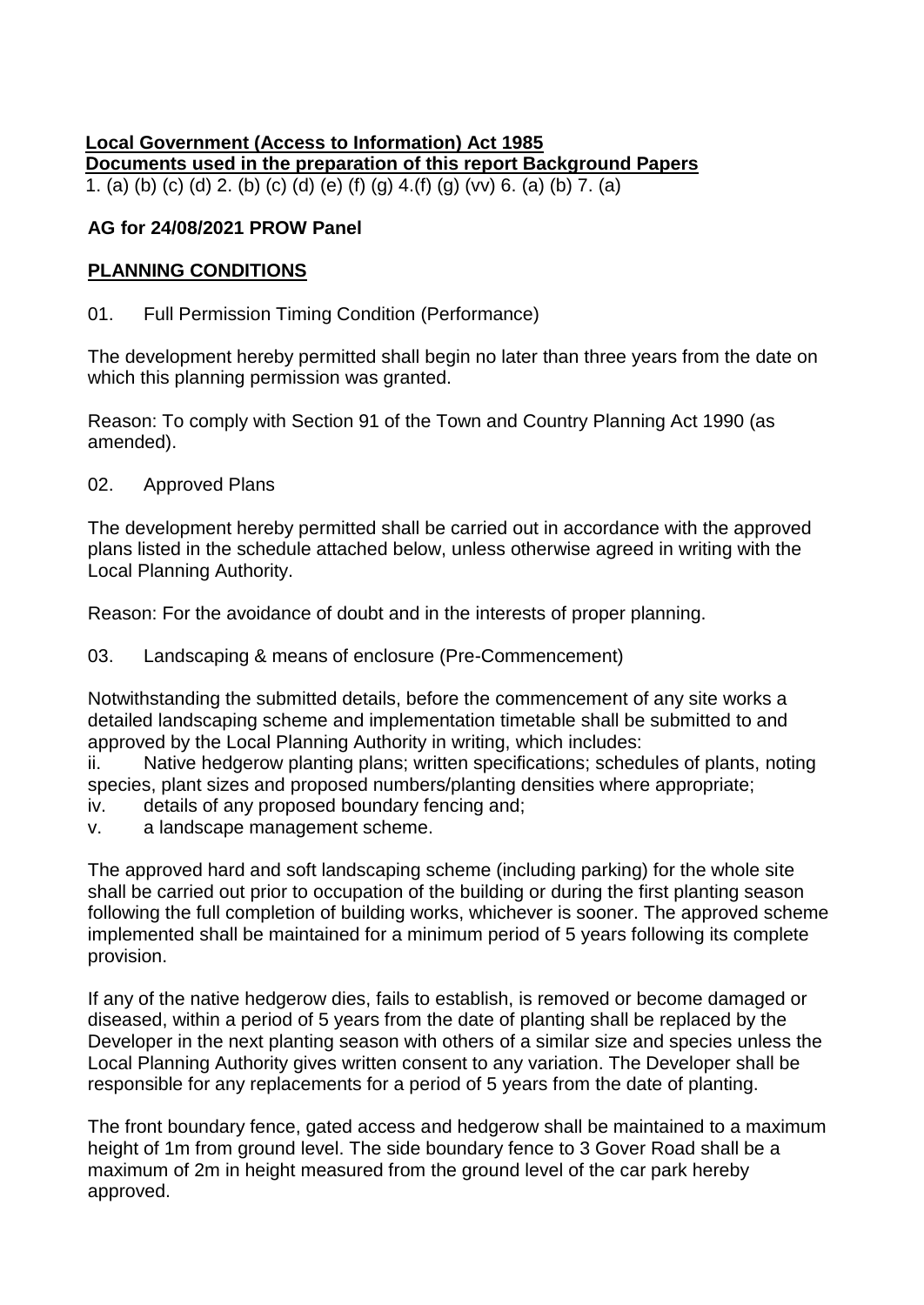Reason: To improve the appearance of the site and enhance the character of the development in the interests of visual amenity, to ensure that the development makes a positive contribution to the local environment and, in accordance with the duty required of the Local Planning Authority by Section 197 of the Town and Country Planning Act 1990. In the interests of neighbouring amenities and highway safety.

#### 04. Parking Layout (Pre-Occupation)

Notwithstanding the submitted drawings, the parking and access shall be provided in accordance with revised plans to be submitted and approved in writing to the Local Planning Authority before the car park is first brought into use. The plans shall demonstrate that all car parking spaces will be fully marked out to have a minimum size of 2.4m x 5m with at least a 6m aisle width to allow for on site turning. For the avoidance of doubt, in order to achieve the 6m aisle width, car parking spaces no. 11 and 12, as shown on the plans hereby submitted will need to be omitted. The parking layout and turning space will thereafter be retained, as approved, and the turning space kept clear at all times.

05. Use of the Car Park (Performance)

The proposed car park shall only be only used as staff parking and for domestic sized vehicles only. No HGV's are permitted to access the car park (for clarity purposes, no vehicles over 3.5tonnes)

Reason: To prevent obstruction to traffic in neighbouring roads and in the interests of highway safety. In the interests of the amenities of neighbouring occupiers.

06. Hours of Use (Performance)

The car park hereby approved shall be closed and access gates locked between the hours of 7pm-7.30am Monday-Friday and all times at weekends.

Reason: In the interests of the amenities of neighbouring occupiers and in the interests of site security.

07. Electric Vehicle Charging Point (Performance)

Prior to the car park hereby approved coming into use, an electric vehicle charging point for staff vehicles shall be provided within the red or blue line site boundary (Adams Morey site). The electric charging point shall thereafter be retained for staff use.

Reason: In the interests of air quality.